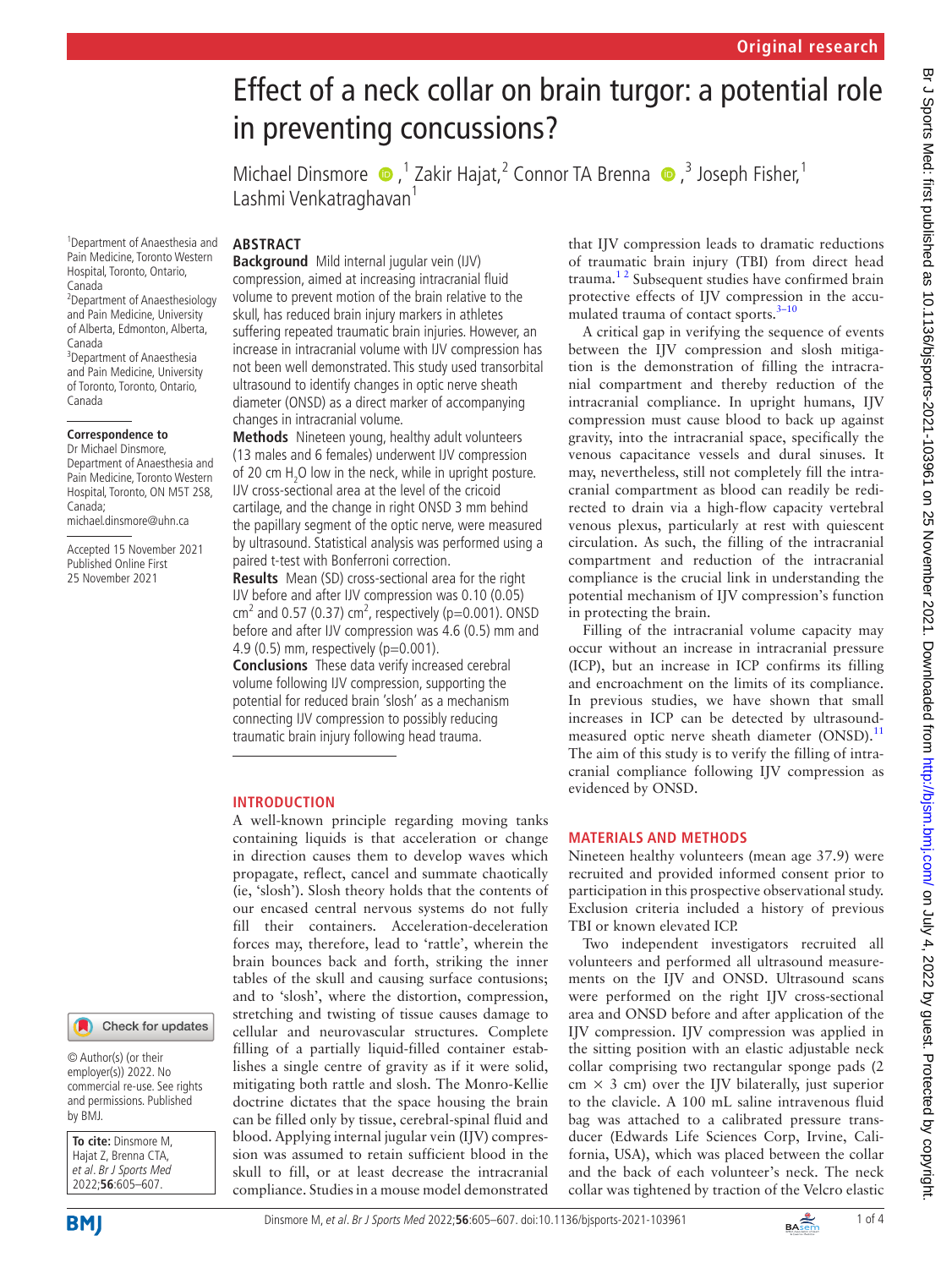

**Figure 1** Application of IJV compression device in the sitting position. IJV, internal jugular vein.

<span id="page-1-0"></span>straps until a pressure of  $20 \pm 1$  mm Hg was achieved ([figure](#page-1-0) 1). Once the correct pressure was achieved, multiple measurements of both the IJV and ONSD were performed over the course of approximately 3–4 min confirming steady levels. Ultrasound of the IJVs was performed at the level of the cricoid cartilage cephalad to the neck collar. Measurements were taken before and after the application of the cervical collar with increases in cross-sectional diameter confirming the application of adequate outflow resistance. The right eye was closed and covered with transparent film (Tegaderm 3M, London, Ontario, Canada). Transorbital ultrasound studies were performed using a SonoSite Edge ultrasound system (FUJI FILM SonoSite, Bothell, Washington, USA) with a high frequency (7–11 MHz) linear probe in the transverse plane as described previously.<sup>11</sup> The ONSD was assessed 3 mm behind the papillary segment of the optic nerve, as maximal changes in the ONSD were expected in this region ([figure](#page-1-1) 2). Statistical analysis comparing the changes in ONSD



<span id="page-1-1"></span>**Figure 2** Changes in IJV area (A) and ONSD (B) before and after the application of the neck collar. The ONSD is measured 3 mm behind the papilla in a perpendicular axis. IJV, internal jugular vein; ONSD, optic nerve sheath diameter.

<span id="page-1-2"></span>**Table 1** Baseline characteristics and changes in study variables with before and after IJV compression

|                                             | $n=19$                  |               |
|---------------------------------------------|-------------------------|---------------|
| Sex; male                                   | 13                      |               |
| Age; years                                  | 37.9(8.0)               |               |
|                                             | $IV$ (cm <sup>2</sup> ) | ONSD (mm)     |
| Precollar                                   | 0.10(0.05)              | 4.6(0.5)      |
| Postcollar                                  | $0.57(0.37)^*$          | 4.9 $(0.5)^*$ |
| Values are number (proportion) or mean (SD. |                         |               |

and IJV area before and after application of IJV compression was performed using a paired t-test with Bonferroni correction.

## **RESULTS**

At baseline, the mean (SD) cross-sectional area for the right IJV at the level of the cricoid was  $0.10$  (0.05) cm<sup>2</sup> with ONSD 4.6 (0.5) mm. After application of IJV compression, IJV crosssectional area increased to 0.57 (0.37)  $\text{cm}^2$  with a corresponding increase of ONSD to 4.9 (0.5) mm ( $p=0.001$ ) for both ([table](#page-1-2) 1). Individual and mean (SD) changes in ONSD, both precollar and postcollar, are shown in [figure](#page-1-3) 3.

## **DISCUSSION**

The main finding of this study was that IJV compression low in the neck of upright healthy volunteers resulted in an increase in the ONSD, a validated surrogate marker for an increase in ICP, and in turn, confirms the filling of the intracranial compliance in accordance with the Monro-Kellie doctrine. Previous investigations examining the IJV flow after neck compression in upright humans calculated that it would take about 6 mL of blood and  $\sim$ 2 s to fill the IJV into the skull and begin to encroach on the intracranial compliance.<sup>[12](#page-3-3)</sup> In the healthy population, patent occipital veins act as pressure relief valves resulting in only modest ONSD once the cerebral compliance is full. Thus, the unequivocal ONSD substantiates the physical link between IJV compression, and potential reduction in rattle and slosh, and thereby theoretical protection against TBI.



<span id="page-1-3"></span>**Figure 3** Individual and mean (SD) changes in optic nerve sheath diameter (ONSD) at precollar and postcollar. \*Values are significant; p<0.001.

<sup>\*</sup>Significant when compared with precollar values; p<0.001. IJV, internal jugular vein; ONSD, optic nerve sheath diameter.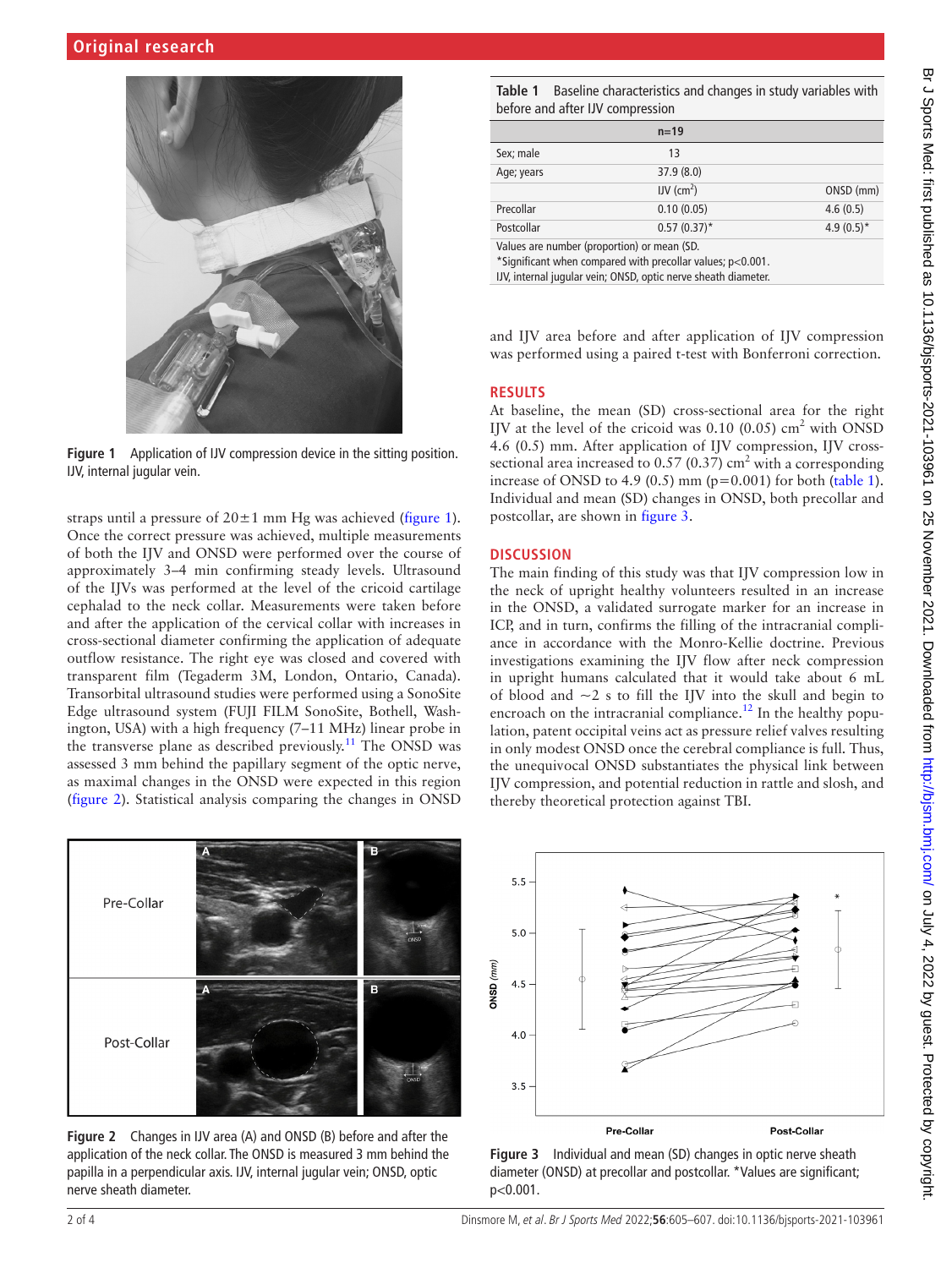### **ONSD as a measure of ICP**

ONSD ultrasound is a recently described non-invasive point-of-care surrogate measure for ICP.<sup>[13](#page-3-4)</sup> The optic nerve sheath is part of the continuous dura enveloping the cerebrum and communicates directly with the cerebrospinal fluid. Changes in ICP, rather than volume, are reflected in changes in ONSD. The reproducible relationships between ONSD and ICP has been demonstrated by the use of hypercapnia-induced increases in cerebral blood volume.<sup>11 14 15</sup> ONSD is particularly convenient for the study of subjects in the sitting position, as radiological methods such as CT and MRI traditionally require subjects be supine. The intracranial compliance may, of course, be exhausted without an increase in ICP; however, the reverse is not possible. The increases in ICP following IJV compression confirmed the filling of the intracranial compartment and reduction of intracranial compliance, verifying the crucial step that may mitigate slosh effects following acceleration and blast forces.

#### **Slosh theory**

In humans, considerable recent research supports the claim that wearing IJV compression collars can effectively confer a protective benefit against concussions or measured effects of multiple head impacts. Prospective studies have demonstrated wearing IJV compression collars results in fewer MRI diffusor tensor imaging (DTI) markers of brain injury in competitive football players, $3-5$  hockey players<sup>[6](#page-3-5)</sup> and soccer players.<sup>7</sup> <sup>8</sup> Critics of this work have challenged the use of DTI as markers of brain injury, $16$  but the data remains remarkably consistent across sports and subjects. IJV compression has also been studied using functional MRI, consistently showing a reduction in brain activation changes during working memory tasks after just a single season, in both football<sup>[9](#page-3-8)</sup> and soccer<sup>[7 10](#page-3-6)</sup> players. Finally, IJV compression has reduced adverse changes on  $fMRI<sup>17</sup>$  and electroencephalography<sup>18</sup> associated with blast exposures.

## **Study limitations**

A key limitation of this study is our inability to make direct measurements of intracranial volume prejugular and postjugular compression, or assess actual intracranial slosh and rattle. We have used an indirect measure of ICP in the form of ONSD, which is a validated technique and close surrogate. Furthermore, in our study we applied jugular compression using a static extrinsic pressure of 20 mm Hg. The OSND is used as a threshold measure—that is, binary, distended versus not distended. It has not been calibrated to ICP, much less IVJ pressure. The OSND crucial element for slosh is filling of the compartment rather than in increase in ICP. As such, any OSND implies a filling of the intracranial compliance. The degree of pressure required to effectively compress the IJV is variable between individuals, and this is directly affected by levels of hydration, anatomy and physiological variations between individuals. The crucial aspect is to provide sufficient compression to increase the flow resistance sufficiently to back up the IJV blood into the skull. Any further compression is not useful in this regard. Our application of a consistent 20 cm H20 pressure was designed to be above the minimal threshold for all subjects.

We performed a series of measurements immediately post IJV compression lasting 3–4 min, and therefore, did not evaluate the sustained effect of IJV compression on the ONSD. However, previous studies have shown a sustained increase in both ICP and intraocular pressure for 15 min and venous pressure for 20 min after the application of a neck collar in mouse and dog models, respectively.<sup>[1 19](#page-3-0)</sup> Further

## **What are the findings?**

⇒ Evaluation of changes in optic nerve sheath diameter demonstrate that jugular venous compression increases cerebral volume and supports the contention that reduced slosh is the potential mechanism of brain protection during head trauma.

#### **How might it impact on clinical practice in the future?**

⇒ Jugular venous compression during contact sports and activities at risk for head trauma may play a pivotal role in reducing traumatic brain injuries.

research looking at this effect during rigorous exercise over a prolonged time periods would be useful to confirm the continuous benefit of IJV compression throughout the course of sports and recreational activities.

An additional limitation of our study is the small sample size which prevents further analysis as to effects of age, sex or body mass index.

### **Clinical implications**

Although this study does not specifically examine if IJV compression reduces concussions, it does support the potential mechanism for reducing slosh by increasing cerebral volume even in upright position. Currently, there are limited clinical studies to support the theory that jugular compression may provide brain protection during head trauma. As this holds tremendous potential, this is a critical area of future work in IJV compression and concussion research to investigate clinical outcome data.

### **CONCLUSION**

This study confirms that there is an increase in cerebral volume following mild IJV compression in upright position. These data help support the potential for reduced brain 'slosh' as a mechanism connecting IJV compression to possibly reducing brain injury following head trauma.

**Contributors** MD contributed to the experimental design, data acquisition, analysis, manuscript and is responsible for the overall content as the guarantor. ZH contributed to data acquisition and analysis and manuscript. CTAB helped with drafting of manuscript and editing. JF contributed to experimental design and manuscript. LV contributed to experimental design and manuscript.

**Funding** The authors have not declared a specific grant for this research from any funding agency in the public, commercial or not-for-profit sectors.

**Competing interests** None declared.

**Patient and public involvement** Patients and/or the public were not involved in the design, or conduct, or reporting, or dissemination plans of this research.

**Patient consent for publication** Not applicable.

**Ethics approval** University Health Network Research Ethics Board (14-8014 A).

**Provenance and peer review** Not commissioned; externally peer reviewed.

**Data availability statement** Data are available on reasonable request. Data are available on reasonable request. Please contact corresponding author: 0000-0002- 9304-0751.

#### **ORCID iDs**

Michael Dinsmore <http://orcid.org/0000-0002-9304-0751> Connor TA Brenna<http://orcid.org/0000-0002-6126-3897>